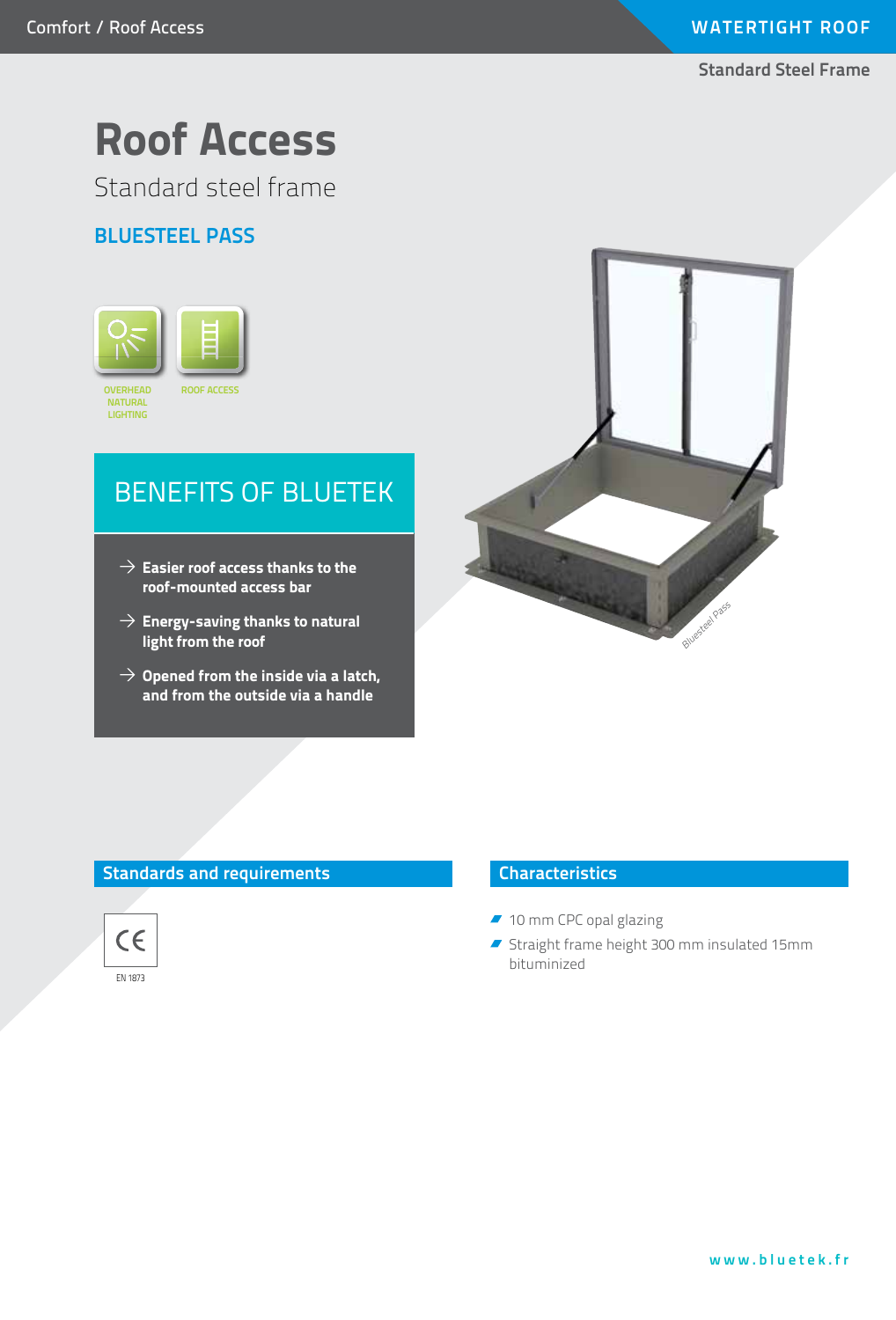# **Roof Access** | Standard Steel Frame **BluesteEL PASS**

## **Technical characteristics**

| <b>Measurements</b>                                          |                                                       |
|--------------------------------------------------------------|-------------------------------------------------------|
| <b>Commercial measurements</b><br>(roof cavity)<br>L/W in cm | Light measurements<br>(light cavity)<br>$L/W$ in $cm$ |
| 50/50                                                        | 50 x 50                                               |
| 60/60                                                        | 60 x 60                                               |
| 70/70                                                        | 70 x 70                                               |
| 80/80                                                        | 80 x 80                                               |
| 85/85                                                        | 85 x 85                                               |
| 90/90                                                        | 90 x 90                                               |
| 100/100                                                      | 100 x 100                                             |
| 110/110                                                      | 110 x 110                                             |
| 120/120                                                      | 120 x 120                                             |
| 130/130                                                      | 130 x 130                                             |
| 140/140                                                      | 140 x 140                                             |
| 50/100                                                       | 50 x 100                                              |
| 70/100                                                       | 70 x 100                                              |
| 100/140                                                      | 100 x 140                                             |
| 100/150                                                      | 100 x 150                                             |
| 100/200                                                      | 100 x 200                                             |
| 120/140                                                      | 120 x 140                                             |
| 120/160                                                      | 120 x 160                                             |
| 120/170                                                      | 120 x 170                                             |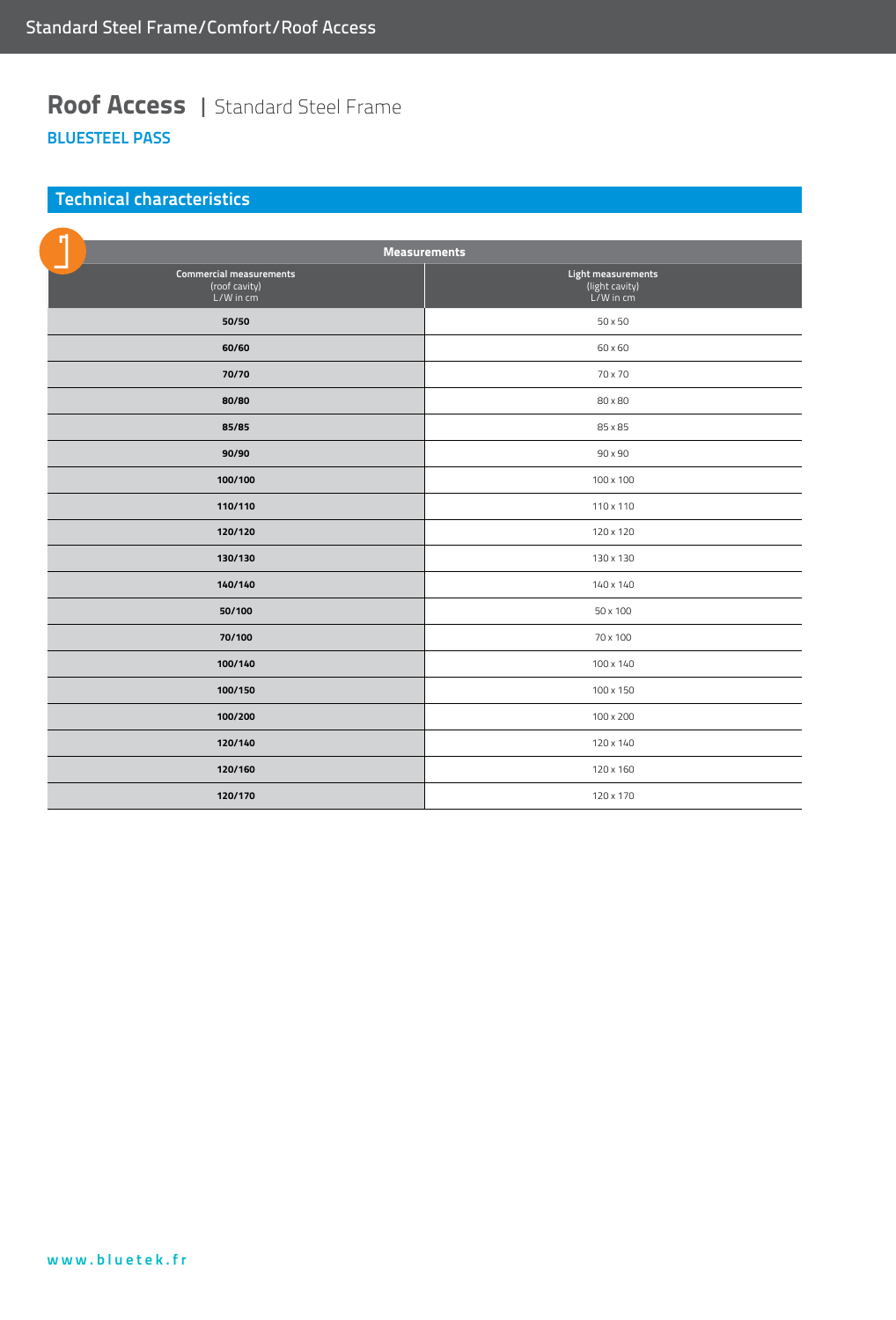# **Roof Access** | Standard Steel Frame **BluesteEL PASS**

## **Technical sections**